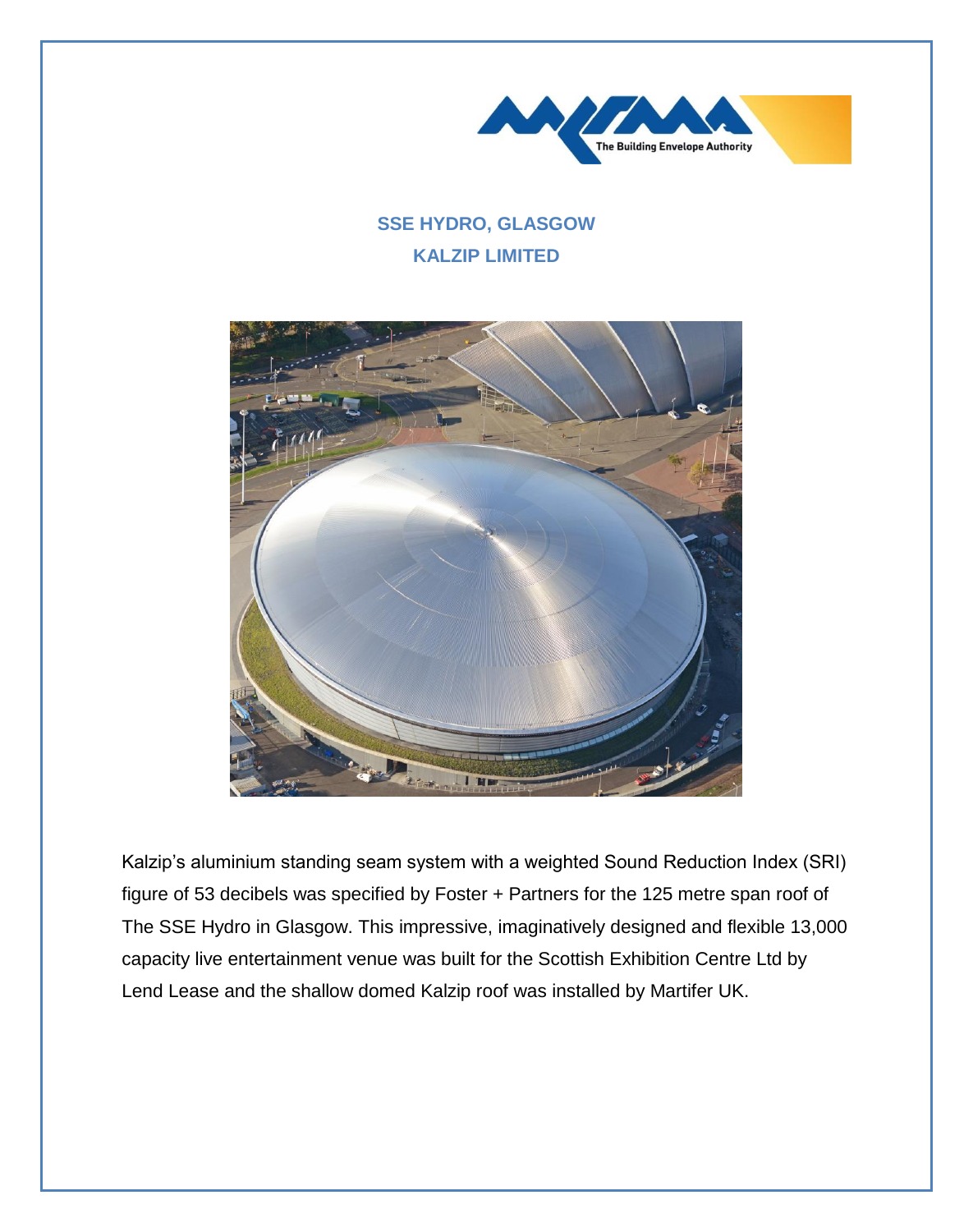Elliptical on plan and angled in profile, The SSE Hydro's domed roof comprises over 12,750 square metres of naturally curved tapered Kalzip sheets in lengths of up to 25 metres installed in six concentric, almost circular bands. The facade of this amphitheatre-inspired building is 15 metres high at the rear rising to 33 metres at the south-facing front elevation with the central apex of the roof being 45 metres above ground level.

The tapered Kalzip sheet-ends were welded to their counterparts on the adjoining roof bands as part of the installation process and any exposed raised seam ends carefully sealed to ensure the roof's integrity. The roof sheets were affixed to a Kalzip structural deck system supported on a diagonally latticed steel framework and the decking sheets pre-coated black on the underside to improve the experience within the auditorium.

In order to achieve the roof's aesthetic symmetry and maintain the continuity of the standing seam sightlines, complex geometric calculations were undertaken by Kalzip to ensure the roof sheets were manufactured to the correct length and taper and the 25,000 Kalzip thermally broken halter clips were individually set-out with precision accuracy.

Kalzip manufactured the tapered sheets on site for reasons of speed, economy and efficiency - this involved a two phase mobile production process within a tightly confined area of the site. Kalzip aluminium coils were precision cut into appropriately wedgeshaped flat sheets of the required length and then roll-formed into tapered standing seam sheets before being craned up to roof level in challenging, blustery conditions when required for installation.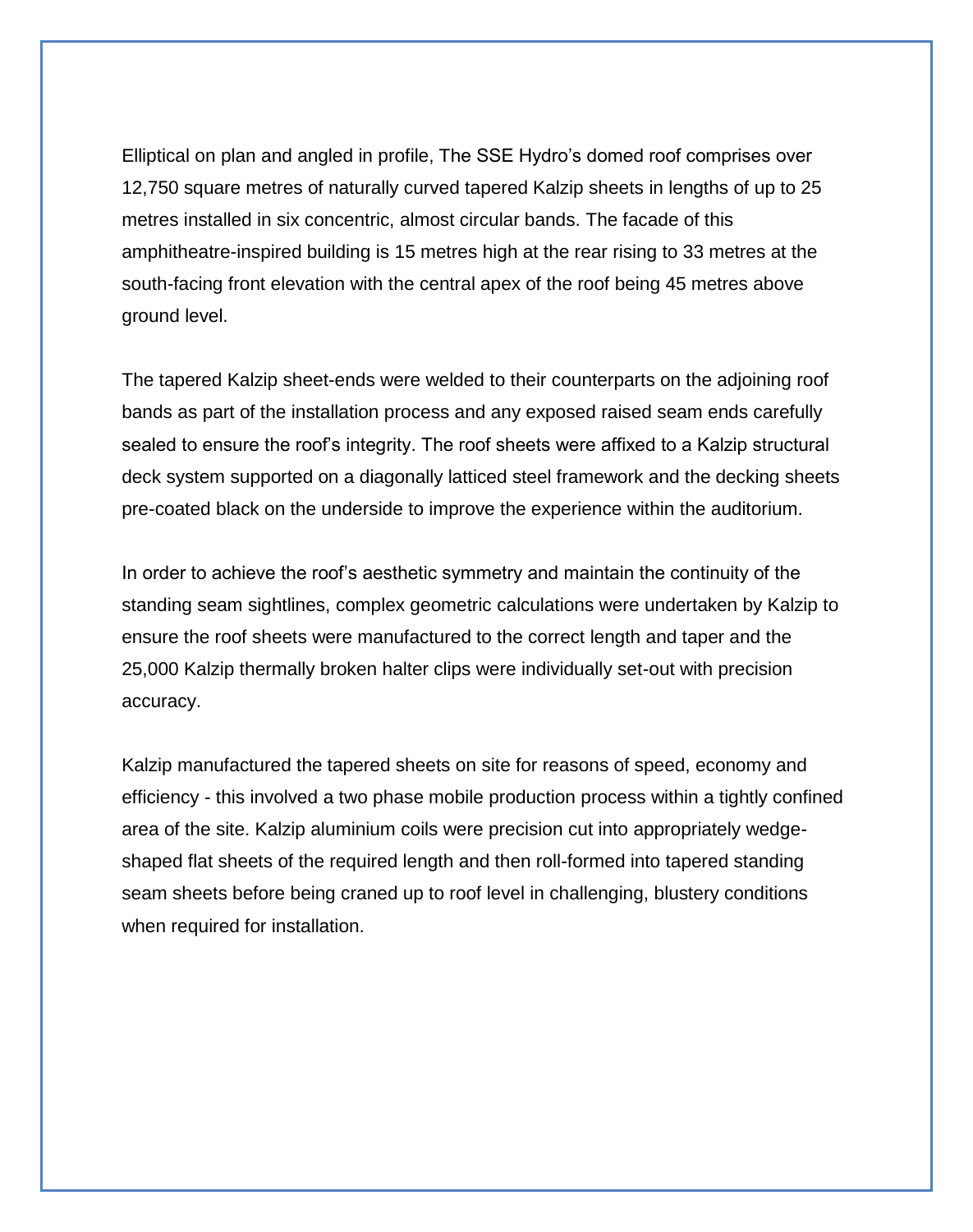With a wealth of experience in the technical design, manufacture and application of standing seam roofing, Kalzip was able to assure Foster + Partners about the company's ability to deal with the detailed geometry required to produce The SSE Hydro's roof. Kalzip also went to great lengths to demonstrate their ability to achieve the stringent acoustic performance criteria needed for the roof through a series of rigorous pre-testing processes.



To meet the performance criteria specified by Foster + Partners, the resulting multi-layer acoustic Kalzip roof build-up achieves a U-value of 0.20 W/m²K, a weighted Sound Reduction Index of 53 decibels and a sound absorption performance of Class A.

The specified build-up includes a trough and web perforated structural deck with acoustic lags to the troughs of the deck profile, an acoustic membrane sandwiched between layers of acoustic boards and a layer of high density rockfibre insulation topped with a layer of Kalzip Plus 37 quilt insulation.